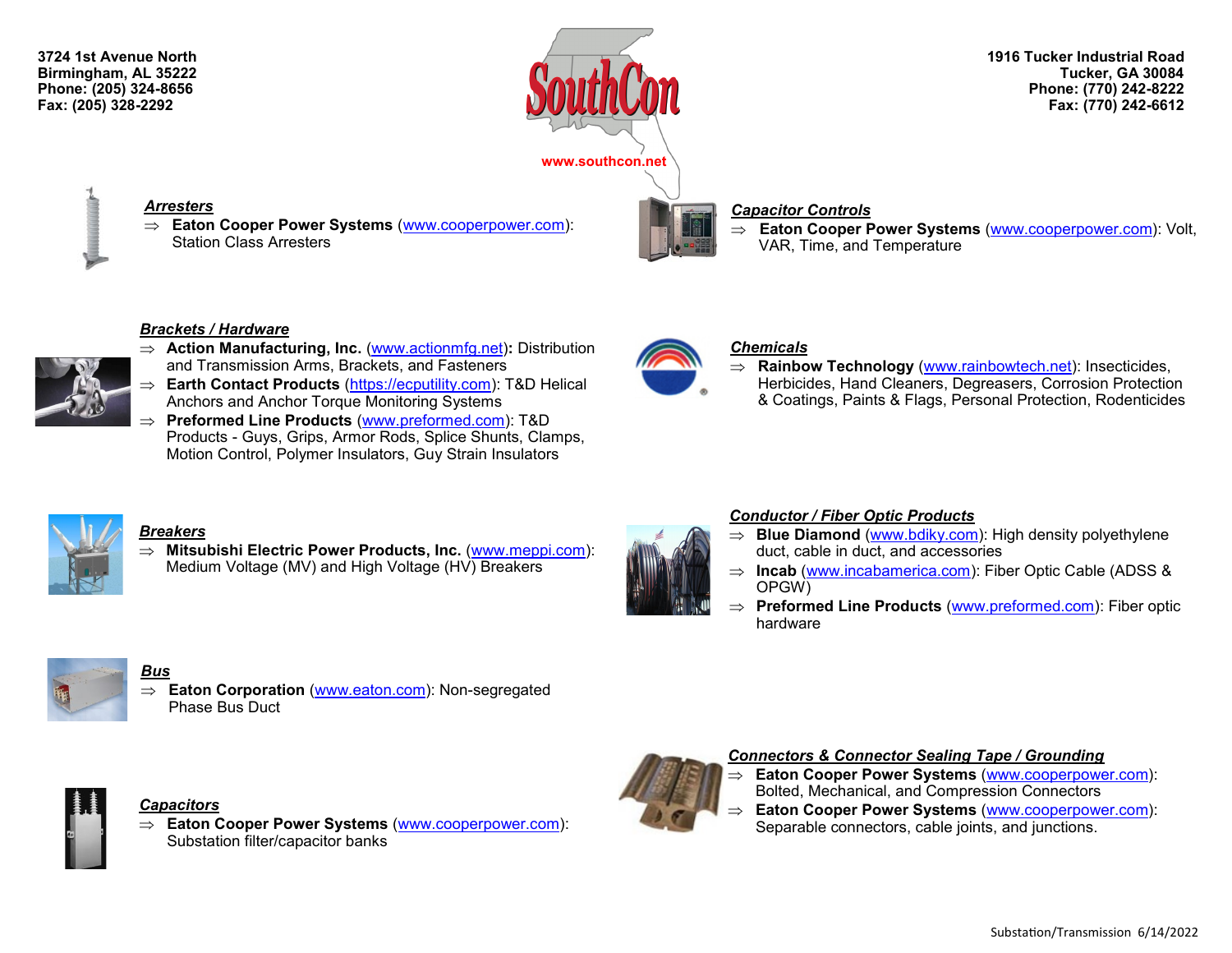**3724 1st Avenue North Birmingham, AL 35222 Phone: (205) 324-8656 Fax: (205) 328-2292**



**1916 Tucker Industrial Road Tucker, GA 30084 Phone: (770) 242-8222 Fax: (770) 242-6612**



#### *Lighting*



- **Cooper Lighting Solutions** ([http://www.cooperlighting.com\):](http://www.cooperlighting.com) Roadway Luminaries, Decorative Street Lighting, Security Lighting, Area Lighting, and Flood Lighting. Supporting HID, LED, retro-fit LED and CF technology
- **EYE Lighting International** [\(www.eyelighting.com\):](http://www.eyelighting.com/) High intensity discharge, HID specialty, halogen and retrofit lamps
- ⇒ **StressCrete** ([www.scgrp.com\):](http://www.scgrp.com) Spun concrete poles for roadway, utility, transmission, sports lighting, and specialty applications. Decorative spun concrete poles for residential and commercial applications
- **Sun-Tech/Ripley Controls** [\(www.sun](http://www.sun-tech.biz)-tech.biz and [www.ripleylightingcontrols.com\)](http://www.ripleylightingcontrols.com): Lighting controls (HID & LED), Power Taps, Contactors, Multi Relays, and Outdoor Lighting Control Systems



### *Metering*

- **Arteche** ([www.arteche.com\)](http://www.arteche.com): LV & MV Instrument **Transformers**
- $\Rightarrow$  **Inner-Tite Corporation** [\(www.inner](http://www.inner-tite.com/)-tite.com): Meter locking devices and seals



### *Poles / Structures*

**Meyer/Baldwin Utility Structures**

[\(www.meyersteelstructures.com\)](http://www.meyersteelstructures.com): Lattice, Concrete and Tubular steel poles for transmission and distribution, Substation Steel Structures and Helical Pier Foundations



### *Power Equipment Centers*

 **Panelmatic** ([www.panelmatic.com\):](http://www.panelmatic.com) Electrical Panels and Prefabricated Integrated Metal Electrical Buildings



### *Reactors*

 $\Rightarrow$  **Coil Innovation** ([www.coilinnovation.com\):](http://www.coilinnovation.com) Air-core dry type reactors - applications including: current limiting, neutral grounding, harmonic filter, shunt, series, SVC, HVDC, and load flow



## *Reclosers & Sectionalizers*

 **Eaton Cooper Power Systems** [\(www.cooperpower.com\)](http://www.cooperpower.com): Reclosers (single and three phase) and Sectionalizers (thru 38kV)



### *Regulators*

 **Eaton Cooper Power Systems** ([www.cooperpower.com\)](http://www.cooperpower.com): T&D regulators (pole and pad-mount)

# *Switches*



 **Eaton Cooper Power Systems** ([www.cooperpower.com\)](http://www.cooperpower.com): Single and three phase distribution switches (vacuum and air break)

 **Pascor Atlantic** ([www.pascoratlantic.com\):](http://www.pascoratlantic.com/) Vertical Break, Grounding, Side-Break, and Center Break Air Break Switches (up to 5kA and 800kV) and motor operators